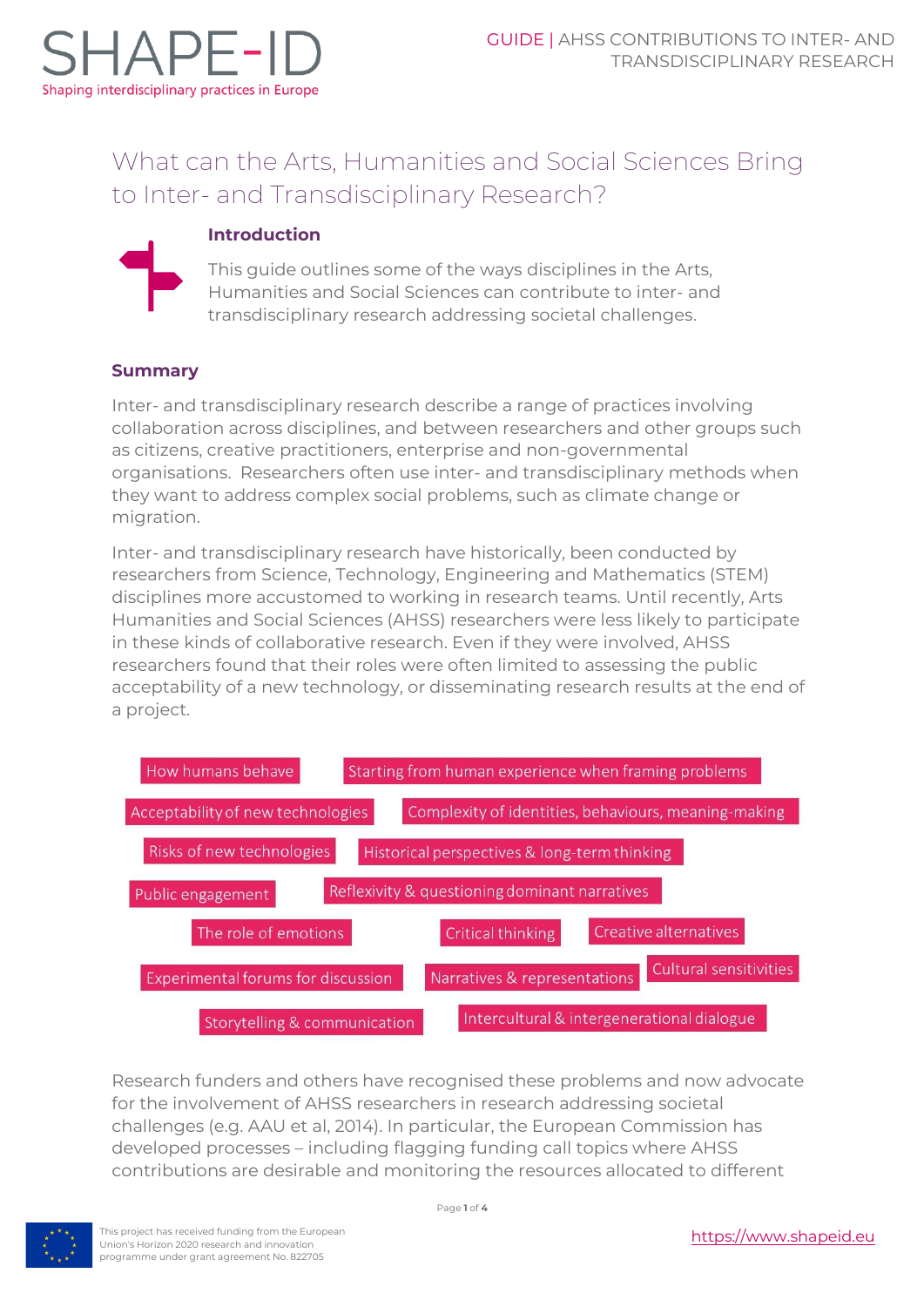# $\exists$ APF-I Shaping interdisciplinary practices in Europe

disciplines for these flagged topics – to encourage the 'integration' of AHSS researchers in inter- and transdisciplinary research funded by the Horizon 2020 and Horizon Europe programmes (Net4Society, 2016; European Commision, 2021).

However, despite these interventions, those from outside the Arts, Humanities and Social Sciences do not always understand what these disciplines can contribute to inter- and transdisciplinary research, and this remains a barrier to the participation of AHSS researchers in such projects.

SHAPE-ID has identified a range of different types of expertise that art, humanities and social science researchers can contribute to collaborative research, including projects focusing on societal challenges. These include:

# **Reframing problems to centralise human experience**

Many of the specific competencies of AHSS researchers can be most valuable if engaged in projects or funding call design at an early stage when they can be used to reframe problems to focus on human experience and values rather than solely technological, scientific or economic imperatives.

# **Understanding the complexity of identities, behaviours & meaning**

Values, emotions, identities and identifications drive human meaning-making activities and behaviours and these need to be understood through the complex intersection of history, languages and culture from which they have emerged. The AHSS understand that communication is about interpretation and translation between different views and experiences.

## **Historical perspectives & a long-term view**

Historical memory is directly relevant to many societal problems. Disciplines such as History and Archaeology permit a long-term perspective on past failures, including the causes of past crises. Learning from the past can counter shortterm solutionism and encourage the consideration of longer-term consequences.

## **Ethical perspectives & addressing inequalities**

Prioritising an ethical perspective informed by societal and individual needs can contribute to technological and scientific development that serves these needs instead of exacerbating existing inequalities.

## **Critical perspectives & reflexivity**

Many AHSS disciplines are sensitive to how knowledge and truth are historically produced and often determined by access to power. This critical perspective helps identify underlying concepts, values and narratives that are taken for granted and opens up the potential for alternatives based on an acknowledgment of the contingency of current narratives or values.

## **Focus on discourses, narratives & representations**

A core competency of some AHSS disciplines is the analysis of discourses, narratives and representations. This can help interrogate the language used to describe phenomena and the assumptions embedded in such language and



This project has received funding from the European Union's Horizon 2020 research and innovation programme under grant agreement No. 822705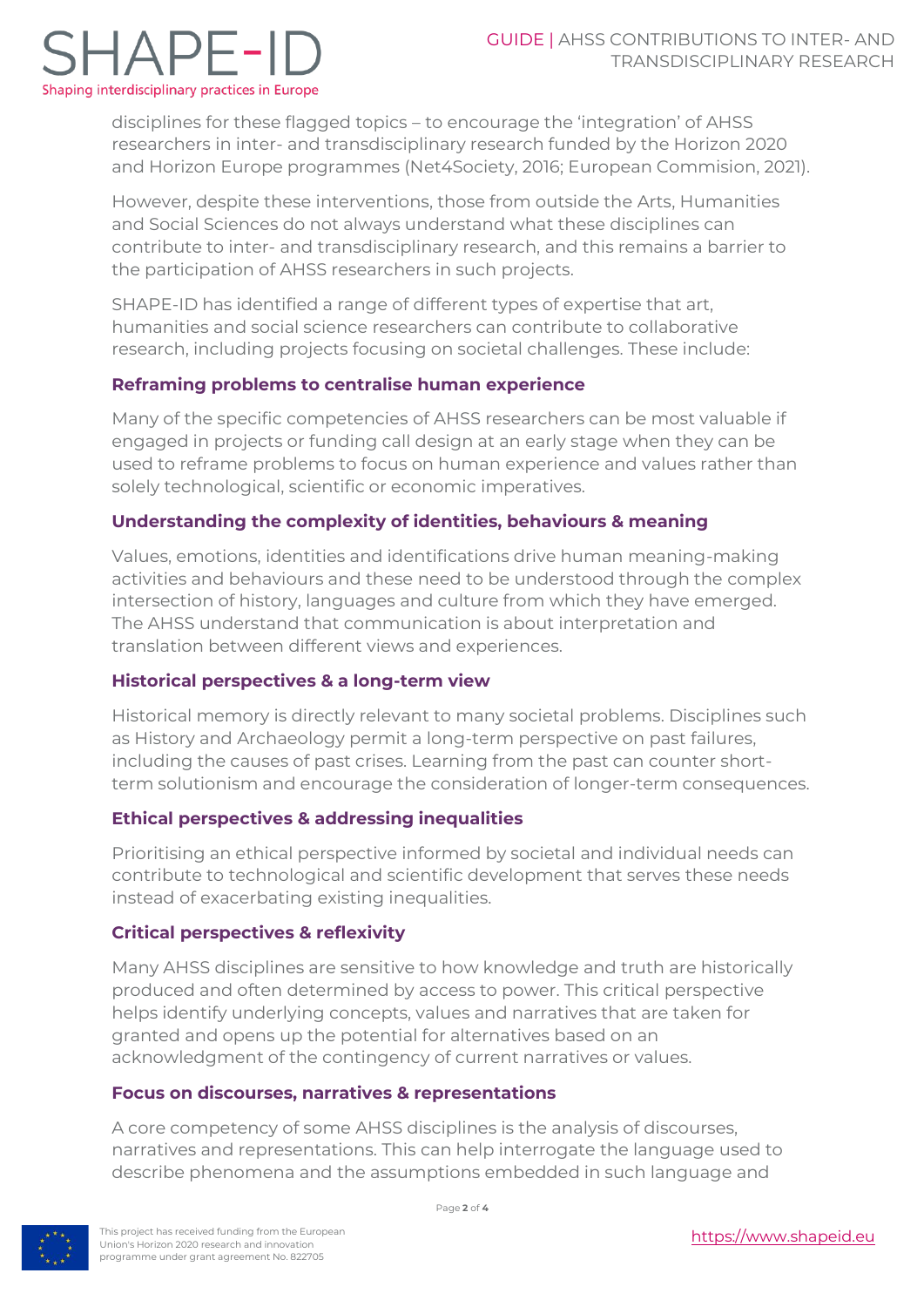

narratives, leading to greater reflexivity (self-understanding) and reframing how a problem may be understood.

## **Foresight based on cultural sensitivities**

A better understanding of human societies, behaviours and values can enable greater predictive power in anticipating likely or unforeseen consequences of an intervention.

#### **Fostering intercultural & intergenerational dialogue**

Contextual knowledge sensitive to differences at the level of identity and values can serve as a strong foundation for fostering dialogue between groups with conflicting interests or values and facilitating participatory work with these groups.

#### **Contextual knowledge for policy application**

AHSS knowledge can facilitate the scaling of policy to local levels based on a nuanced understanding of regional and local issues and stakeholder participation.

#### **Storytelling and communication**

Facts alone do not constitute effective communication and stories can appeal to the emotional aspect of people's relationships to their world. Storytelling competencies can contribute to building trust, connecting with people and showing them their place in things. This can be used to re-present a problem, challenge or solution.

#### **The Arts as an experimental space for exchange**

The creative and performing arts can create experimental spaces for exchange and dialogue to foster new relationships between partners in collaborations and between societal actors. Creative play can loosen hierarchical structures and build trust.

#### **The Arts as creators of new knowledge**

The Creative and Performing Arts have their own modes of knowledge creation that can bring unexpected perspectives and see challenges in ways others might miss.

#### **The Arts as a means to access emotions**

The Arts recognise that we often act for emotional reasons and can play an important role in integration by helping to creatively connect different groups and enable better understanding of different cultures, allowing us to explore conflict and difference, engaging emotion and providing opportunities for reflection. The Arts can also contribute to integrating emotional factors.

Examples that further illustrate a number of these points can be found in the **[Case Studies](https://www.shapeidtoolkit.eu/case-studies/)** featured in the SHAPE-ID toolkit (see below) and also in the toolkit section on **Understanding Inter- [and Transdisciplinarity.](https://www.shapeidtoolkit.eu/guided-pathways/understand-inter-and-trans-disciplinary-research/)**